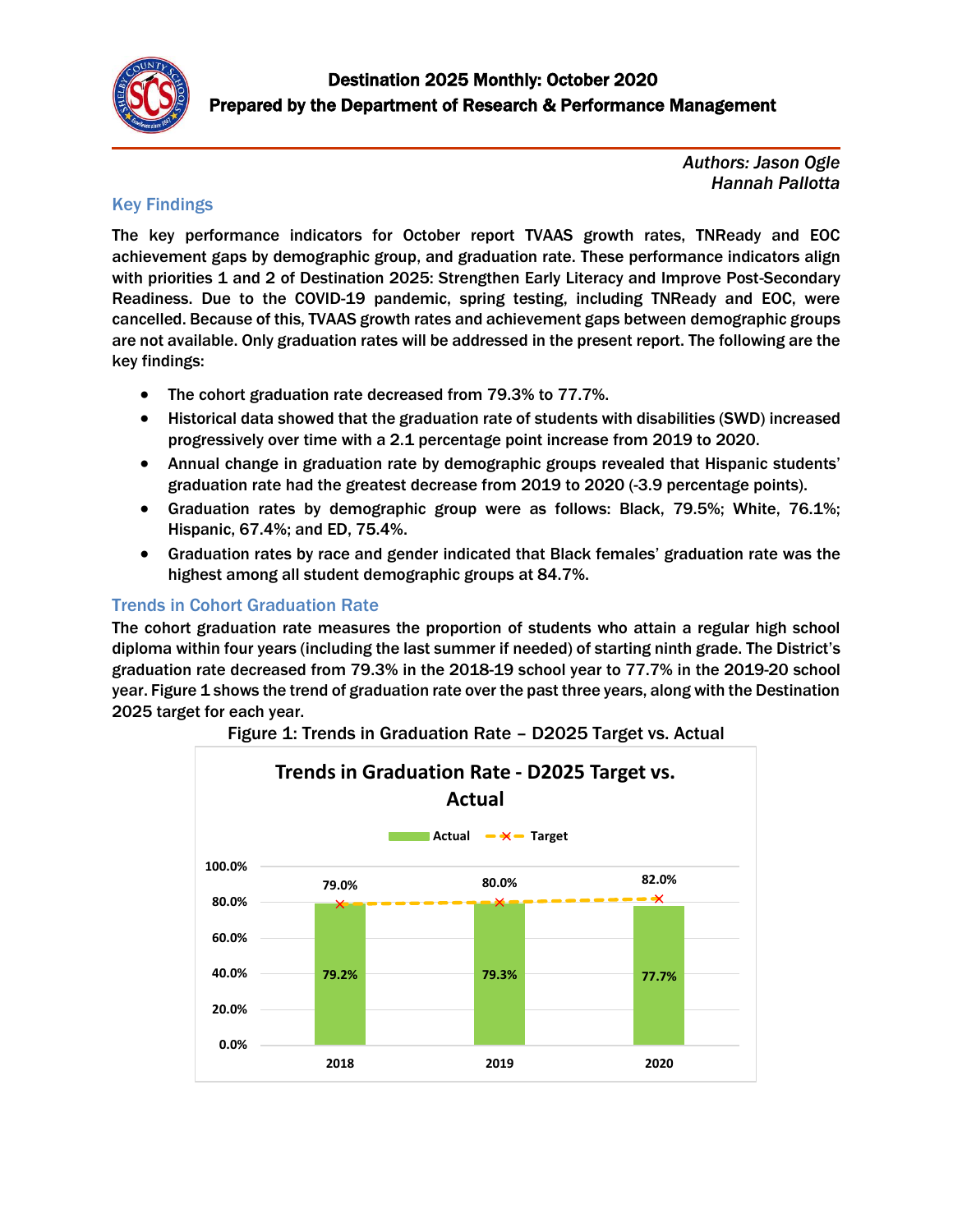

Table 1 shows the historical data of graduation rates among all students, as well as with student demographic groups. All demographic groups had lower graduation rates in the 2019-20 school year than the previous year, with the exception of students with disabilities (SWD), which generally continues to improve each successive year. Economically disadvantaged (ED) students', and English Learner (EL) students' graduation rates have fallen each year for the last five years.

|                     | 2016  | 2017  | 2018  | 2019  | 2020  |
|---------------------|-------|-------|-------|-------|-------|
| <b>All Students</b> | 78.7% | 79.6% | 79.2% | 79.3% | 77.7% |
| <b>Asian</b>        | 87.1% | 89.4% | 85.0% | 91.4% | 84.0% |
| <b>Black</b>        | 79.2% | 80.4% | 80.5% | 80.3% | 79.5% |
| <b>Hispanic</b>     | 70.3% | 71.7% | 70.9% | 71.2% | 67.4% |
| <b>White</b>        | 79.3% | 77.2% | 73.8% | 78.6% | 76.1% |
| <b>Male</b>         | 74.1% | 75.3% | 73.9% | 74.2% | 72.0% |
| <b>Female</b>       | 83.3% | 84.0% | 84.1% | 84.6% | 83.5% |
| <b>ED</b>           | 78.3% | 80.2% | 77.3% | 76.3% | 75.4% |
| EL.                 | 64.7% | 62.9% | 60.0% | 59.8% | 54.6% |
| <b>SWD</b>          | 59.2% | 58.9% | 58.7% | 61.4% | 63.5% |

Table 1: Historical Graduation Rates among Student Demographic Groups

Figure 2 shows the annual change in graduation rate by race/ethnicity group. From 2019 to 2020, all three demographic groups' graduation rate decreased, with Black students' graduation rate decreasing by less than a percentage point. White students' graduation rate decreased by 2.6 percentage points. Hispanic students' graduation rate saw the largest change with 3.9 percentage points between 2019 to 2020. Graduation rates by race/ethnicity are as follows: Black, 79.5%; White, 76.1%; Hispanic, 67.4%; and ED, 75.4%.



Figure 2: Annual Change in Graduation Rate by Race/Ethnicity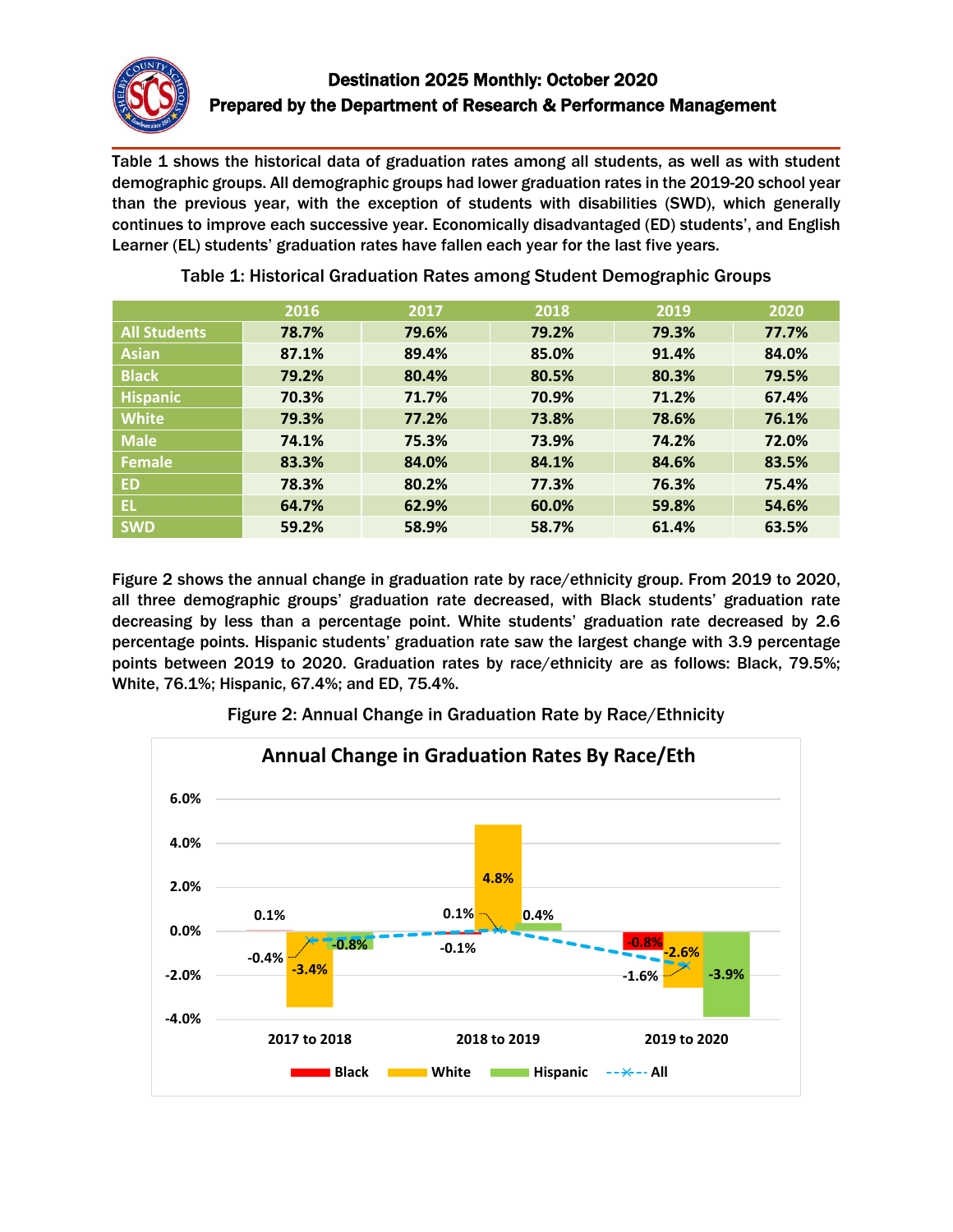

As shown in Table 1, the female student graduation rate has been rather consistent for the past five years, hovering around 83-85%. This was above the overall District's 2020 graduation rate of 77.7% and the Destination 2025 target graduation rate for 2020 of 82%. The male student graduation rate for 2020 was both below the overall District's graduation rate as well as the Destination 2025 target rate. Figure 3 shows the comparison of male and female student graduation rates over the past three years.



Figure 3: Graduation Rates By Gender from 2018 to 2020

Figure 4 shows the student graduation rates broken down by race and gender for 2020. The Black female and white female groups had the highest graduation rates at 84.7% and 81.5% respectively. All other groups were below the overall District rate of 77.7% with Hispanic male students having the lowest graduation rate of 59.6%. Figure 5 shows the three year trend of graduation rates broken down by race/ethnicity and gender. Similarly to the graduation rate of 2020, the Black and white female graduation rates are the highest of the six groups and the Hispanic male rate is the lowest across all three years. The 2018-19 academic year had the highest graduation rate for five out of the six demographic groups; all groups had a decrease in graduation rate from 2018-19 to 2019-20.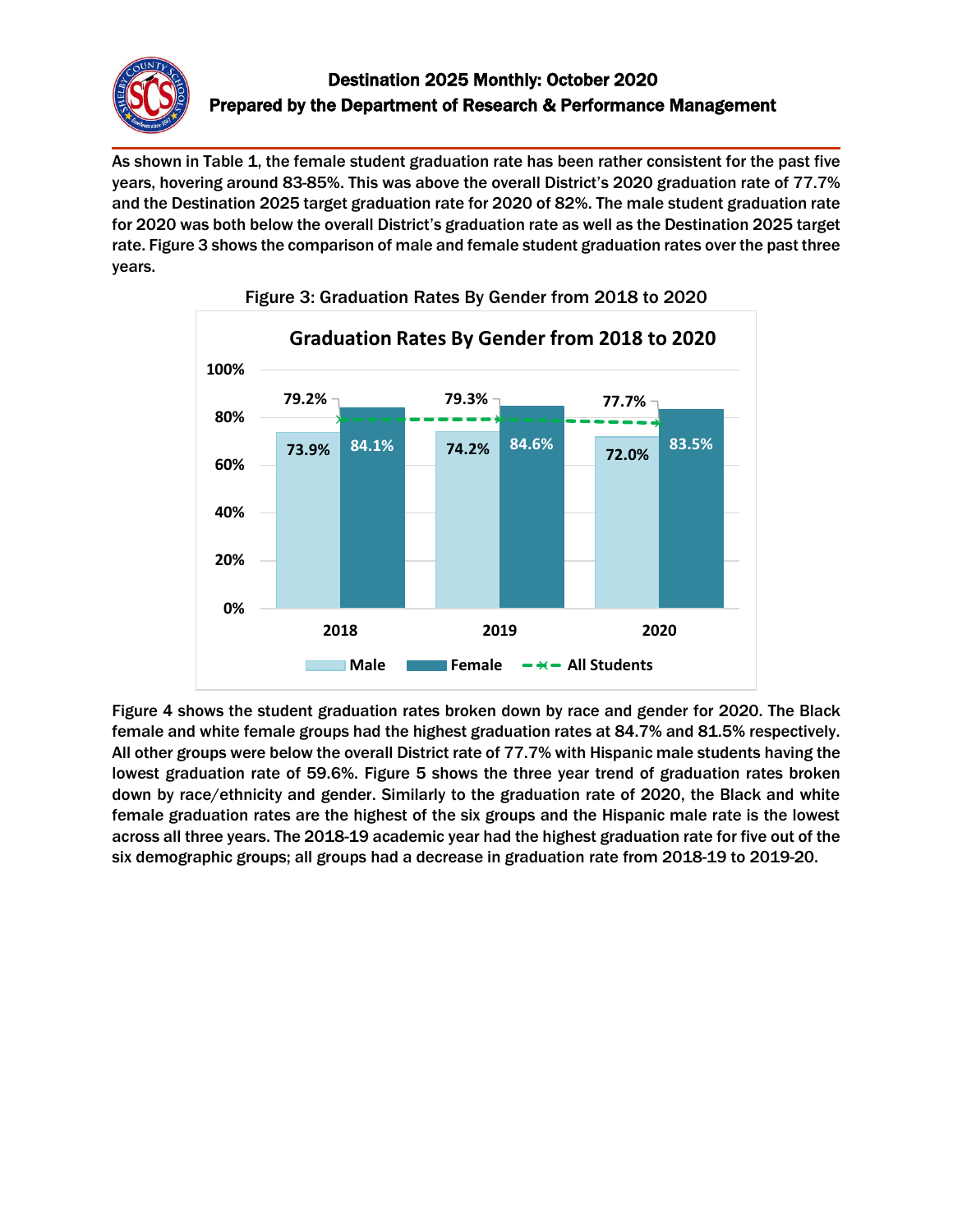

Figure 4: 2020 Graduation Rates by Race and Gender





Figure 5: Graduation Rates by Race/Eth & Gender from 2018 to 2020

## School-Level 2019-20 Results

Thirty-eight schools reported a Graduation Rate in both 2018-19 and 2019-20. Ten (26%) schools posted an improvement of one percentage point or more. Nine (24%) schools remained within 0.9 percentage points of their previous rate. Nineteen (50%) schools posted a lower score as compared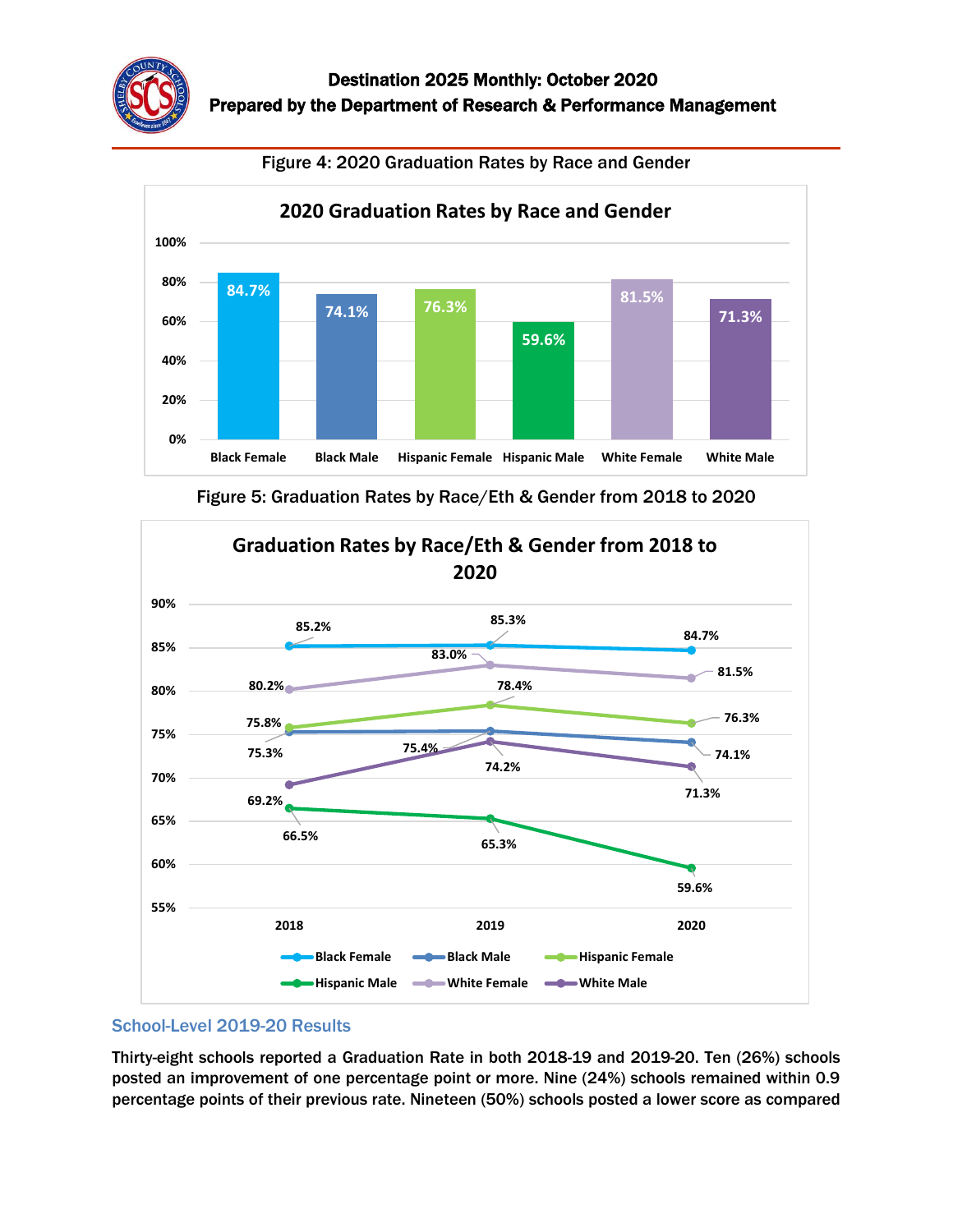

# Destination 2025 Monthly: October 2020 Prepared by the Department of Research & Performance Management

to the previous year. Two schools earned an increase of over ten percentage points. The two schools with an improved rate of over ten percentage points are Northwest Prep Academy and East High School. Eight additional schools earned an improved rate of at least one percentage point. Of the twenty-eight schools that did not earn an improved rate of one percentage point or higher, five of those still earned a rate of 95.0% or higher. Table 2 lists these schools in order of graduation rate, indicating whether they posted a score below or above the Destination 2025 target rate for 2020 (82%), and includes the percentage point difference between 2019 and 2020.